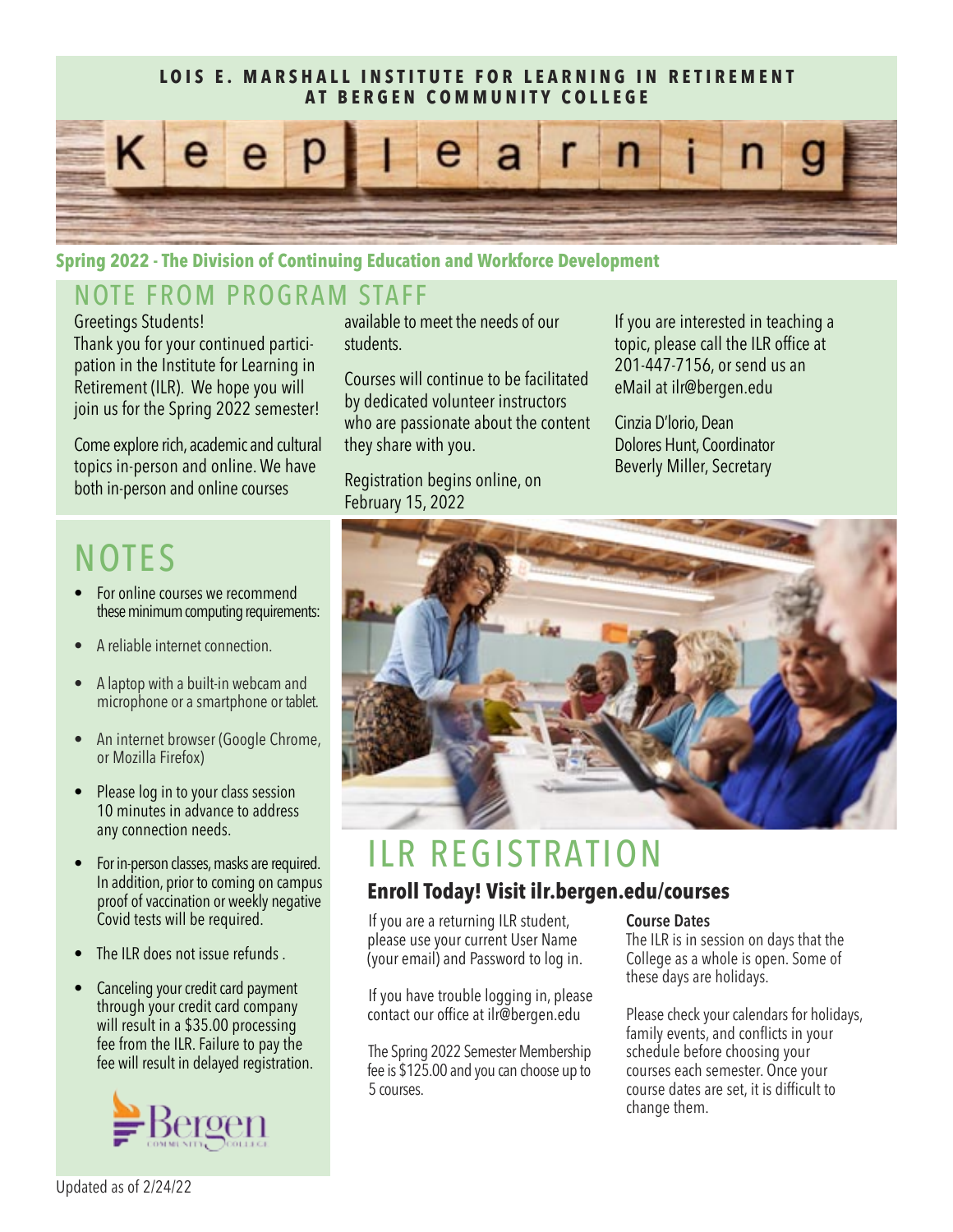## **MONDAY Course Offerings**

#### *'Women Films' that men must see also! IR-914*

Every once in a while, a film is produced that is truly outstanding. Here is such a collection of those outstanding films. In each case the female star outshines (in the best sense ) the material with the sheer mastery of her craft. Because of their greatness, you may have seen one or two of them. See them again. It was probably so long ago that you have forgotten half the film!

Summertime -Katherine Hepburn The Letter - Bette Davis The Heiress - Olivia De Haviland Brief Encounter - Celia Johnson The Last Seduction - Linda Fiorentino Morocco - Marlene Dietrich **Mondays Online:** 2/28, 3/7, 3/14, 3/21, 3/28, 4/4 **Time:** 10:30 a.m. - 12:30 p.m. **Instructor:** Theo Solomon

#### *"Men Films" that women must see also! IR-916*

Tunes of Glory - Alec Guiness The General -Buster Keaton (Silent Film) Elmer Gantry - Burt Lancater Billy Budd - Terrance Stamp City Lights -Charlie Chaplin (Silent Film) The Browning Version - Michael Redgrave **Mondays Online:** 4/11, 4/18, 4/25, 5/2, 5/9, 5/16, 5/23 **Time:** 10:30 a.m. - 12:30 p.m. **Instructor:** Theo Solomon

#### *Women of Interest IR-923*

Lectures on Peggy Shippen, Dolley Madison. Jeannette Rankin, and Amelia Earhart **Mondays In person:** 3/21, 3/28, 4/4, 4/11 **Time:** 1:00 - 2:30 p.m. **Instructor:** Dick Burnon **Location:** Tec-206

#### *Discovery Series IR-924*  Carousels: Then and Now

Remember the thrill of riding a carousel with the horse bobbing up and down to the sound of the Wurlitzer Band or steam organ (calliope), or maybe if you are old enough catching the brass ring. There was a time when 5,000 carousels dotted the landscape of this country , now 150 remain. Where did they go? How did Coney Island go from 25 carousels to just one today? Who are the masters of this art form? What is the state of carousel production today? This presentation will take you from the earliest days of carousels until the present and attempt to answer these questions and more. Amateur photographer, art history enthusiast, and avid researcher, Mario Medici (Mario Medici Lectures, LLC) will take you on this fascinating journey.

#### Tour the NYC High Line

The High Line is only 1.45 miles long but it's packed with history old and new. Take a walk on The High Line with Mario Medici (Mario Medici Lectures, LLC) amateur photographer and historian, and discover how the High Line was transformed from a historic elevated freight rail to one of New York City's most popular parks. Check out the new architecture, gigantic skyscrapers built over train tracks, century-old ice buildings, shopping centers, new sculpture art, and, yes, even where the Oreo cookie was discovered! Presentation includes visits to the recently opened "Little Island @ Pier 55" and a look down from "The Edge" 1171' above Manhattan. Whether you're planning a visit to The High Line or just curious to see what The High Line has to offer, this presentation is not to be missed. **Mondays In person:** 3/21, 3/28 **Time:** 10:00 - 11:30 a.m. **Instructor:** Mario Medici **Location:** Tec-201

#### *Self Defense Class IR-918*

Take control and don't be a victim. Learn to defend yourself. Classes are very informative and contribute to one's overall general knowledge on how to stay safe and avoid danger zones. Students will be taught many offensive striking techniques that are very effective for both men and women. The instructor has over 40 years of training in the martial arts, is a former police officer, and teaches self defense at Bergen Community College for the last 18 years. **Mondays In person:** 2/28, 3/7 **Time:** 10:00 a.m. - 12:00 p.m. **Instructor:** Toni Plantamura-Rossi **Location:**Gym A

# **TUESDAY Course Offerings**

#### *Medicare 101 IR-107*

Learn about all the parts of Medicare and the best way to structure this key healthcare cost in retirement. We will review both Medicare Supplements, Medicare Advantage plans as well as the cost structure of Medicare. **Tuesday Online:** 3/15 **Time:** 4:00 - 5:00 p.m.

**Instructor:** Theresa Yarosh

#### *Genealogy 101: Researching Your Family Tree IR-724*

Many people are interested in their family's past. This course covers the basics of searching records in the US such as census and vital records. We will discuss both traditional and online resources. Students must be familiar with navigating the internet. This course is sponsored by the Genealogical Society of Bergen County. **Tuesdays Online:** 3/1, 3/8, 3/15, 3/22, 3/29 **Time:** 12:30 - 2:30 p.m. **Instructor:** Fred Voss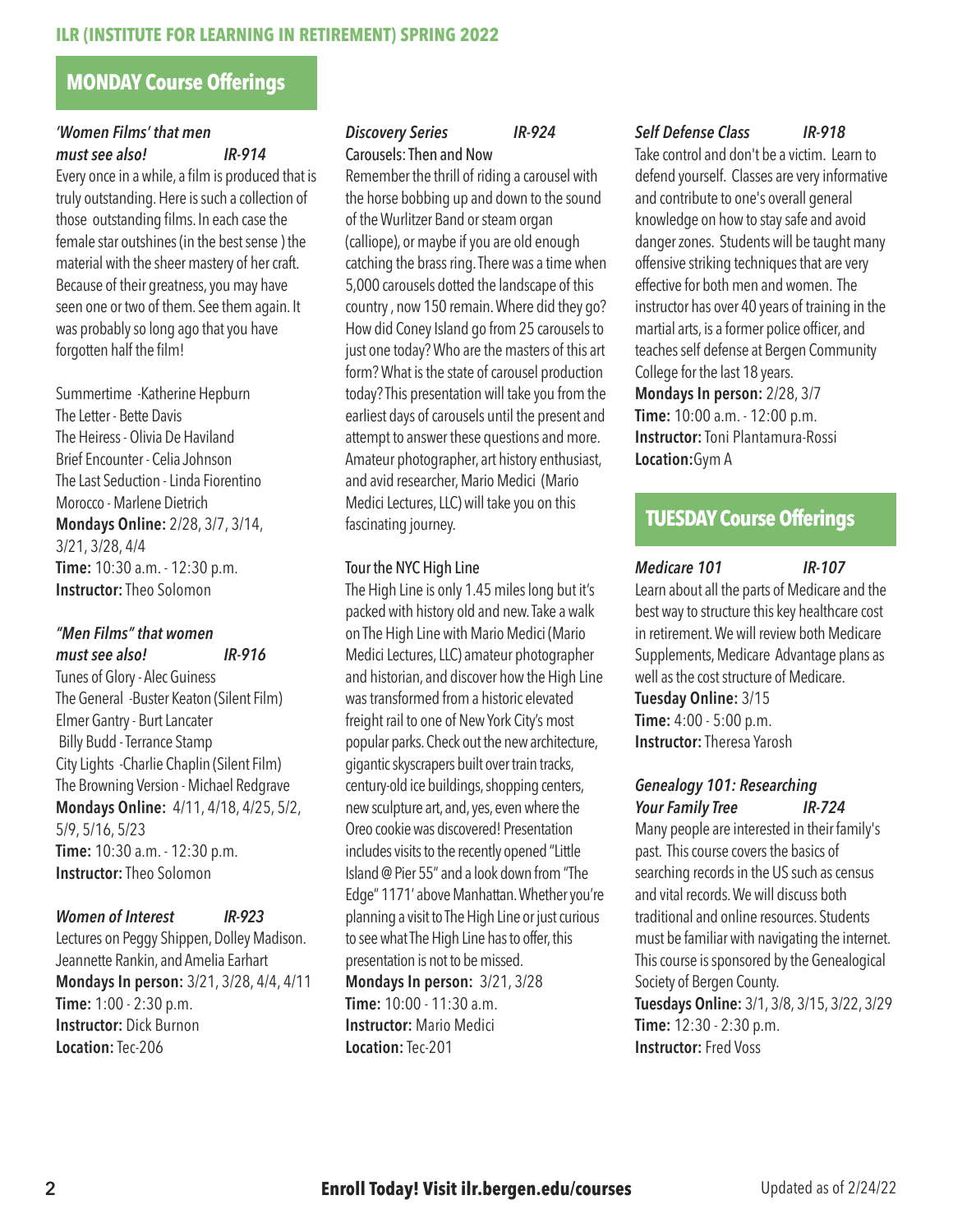# **TUESDAY cont'd**

#### *Change Your World: Be the somebody that does something! IR-925*

Only one thing stands between you and greater success in your personal and professional life. It isn't knowledge, skills, experience or talent. It is the ability to connect with others.

Describe what transformation means to you. What roles do learning and living good values have in transformation? How do you become a catalyst for change? The Law of Significance says "One is too small a number to achieve greatness." What does this mean to you? What can you expect to happen when you work together with others to accomplish a mission? You will learn about a blueprint for creating positive change and hear how others saw a need, felt compassion and took action. Be the somebody that does something. Change Your World!

#### SESSION TOPICS

1: We Can't Wait for Change 2: Become a Catalyst for Change

3: We All Need One Another

Link to the purchase the book: https://store.johnmaxwell.com/Change-Your-World--How-Anyone-Anywhere-Can-M ake-a-Difference\_p\_2952.html **Tuesdays In person:** 3/15, 3/22, 3/29 **Time:** 10:30 a.m. - 12:00 p.m. **Instructor:** Anupama Kinatukara **Location:** Tec 201

#### *Midlife Yoga for Beginners IR-912*

Think you're too old to begin your yoga practice? Think again! Midlife Yoga is a matfree yoga practice, perfect for beginners or those seeking a gentler practice. All poses are practiced either seated or standing, and modifications are offered to make the practice accessible regardless of your starting point. It's never too late to begin...

**Tuesdays Online:** 3/1, 3/8, 3/15, 3/22, 3/29 **Time:** 10:00 - 11:00 a.m. **Instructor:** Rosemary Donnelly

#### *Change Your World: Be the somebody that does something! IR-926*

Only one thing stands between you and greater success in your personal and professional life. It isn't knowledge, skills, experience or talent. It is the ability to connect with others. Describe what transformation means to you. What roles do learning and living good values have in transformation? How do you become a catalyst for change? The Law of Significance says "One is too small a number to achieve greatness." What does this mean to you? What can you expect to happen when you work together with others to accomplish a mission? You will learn about a blueprint for creating positive change and hear how others saw a need, felt compassion and took action. Be the somebody that does something. Change Your World!

#### SESSION TOPICS

1: We Can't Wait for Change 2: Become a Catalyst for Change 3: We All Need One Another

Link to the purchase the book: https://store.johnmaxwell.com/Change-Your-World--How-Anyone-Anywhere-Can-Make-a-Di fference\_p\_2952.html

**Tuesdays Online:** 4/5, 4/12, 4/19 **Time:** 10:30 a.m. - 12:00 p.m. **Instructor:** Anupama Kinatukara

#### *More Topics in French Life: Fashion, Food, Education, Architecture IR-920*

Learn about aspects of French culture that define French life. We will explore the history of "haute couture" which has influenced American style for centuries, the cuisine of various regions of France which you encounter on menus everywhere, the national educational system which is so very different from our own, and the best known structures in France.

**Tuesdays Online:** 3/1, 3/15, 3/22, 3/29 **Time:** 10:30 - 11:45 a.m. **Instructor:** Ronnie Friedman

#### *The Air Force in WWII IR-580*

The class will include three themes: American propaganda music and film, aerial combat inside a B-17 Flying Fortress and the Resistance Escape lines in Western European occupied territories. American propaganda will feature The Three Stooges short You Nazty Spy!, the story of Lili Marlene, Memphis Belle, and President Roosevelt's Office of War Information. Joe De Luccia, a radio operator/gunner who flew 32 combat missions on a B-17 will describe aerial combat. Finally, the class will learn how Lieutenant Louis Feingold escaped capture with the help of the French Resistance after his B-17 was shot down over occupied France. Feingold's story is told by his son **Tuesdays In person:** 3/1, 3/8,, 3/15, 3/22 **Time:** 1:00 - 2:30 p.m. **Instructor:** Rick Feingold **Location:** Tec-203

#### *A Literary Look at Immigration IR-910*

We will read different types of literature that will help us better understand the history of immigration in the USA, the reasons people immigrate and the problems they face. We will start by reading The Guarded Gate by Daniel Okrent, which we will discuss in the first class. A complete list of books will be sent when registration is completed.

**Tuesdays Online:** 3/15, 3/22, 4/12, 4/26, 5/3 **Time:** 12:00 - 1:30 p.m. **Instructor:** Emily Ginder

#### *Creative Writing IR-927*

The four types of creative writing will be introduced and discussed. Students will work on a memoir and a short story. **Tuesdays In person:** 4/5 and 4/12 **Time:** 1:00 - 3:00 p.m. **Instructor:** Elyse Cohen **Location:** Tec-203

#### Updated as of 2/24/22 **Enroll Today! Visit ilr.bergen.edu/courses**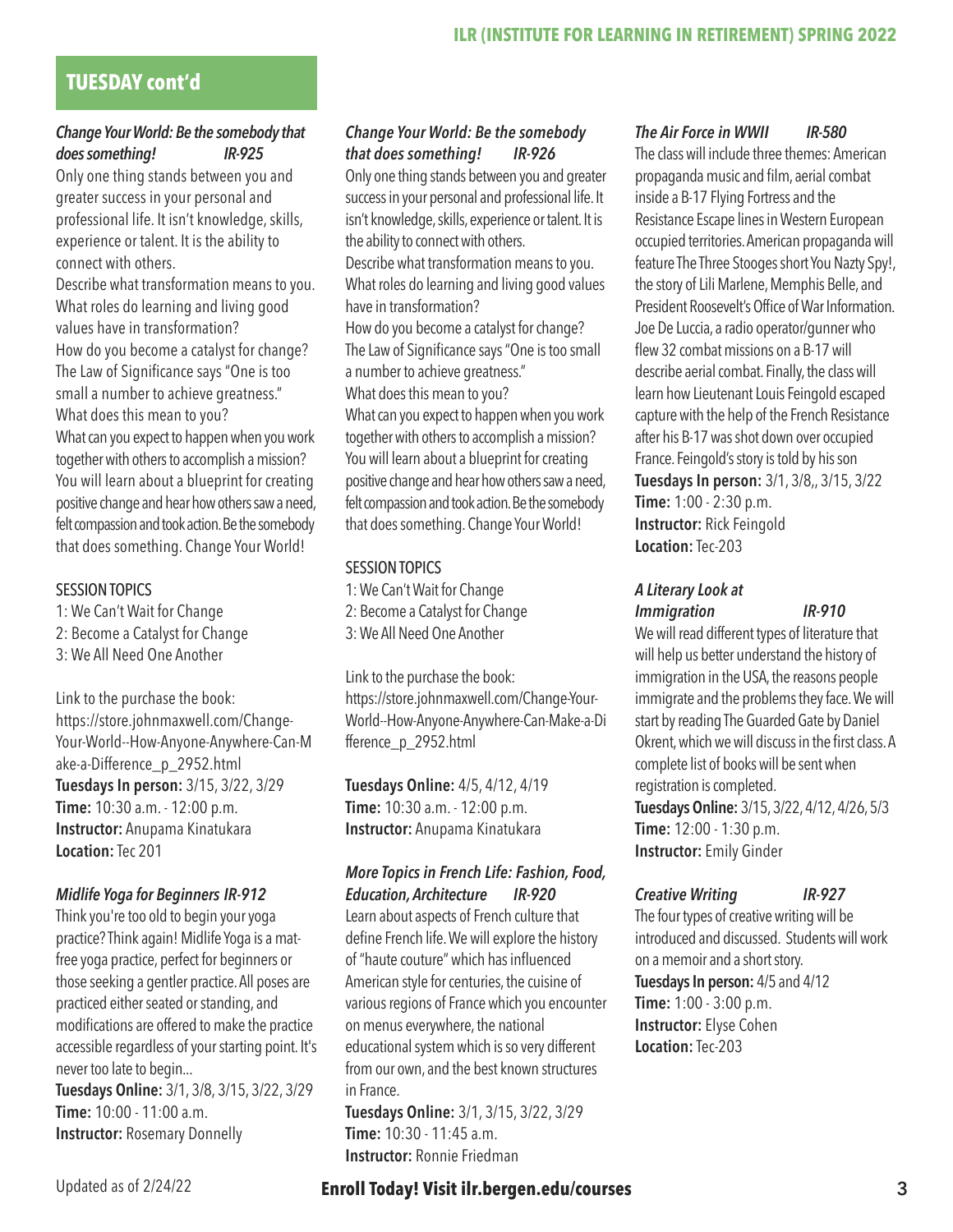## **WEDNESDAY Course Offerings**

*Let's Travel On… IR-917*  to Iberia plus Spain, Portugal & their Atlantic Islands

The CDC has advised against traveling to Spain. You can still visit through the instructor's TravelOn, from the westernmost Europe in Portugal to Barcelona in the east of Spain and from the Route of the Pilgrims in the north to the Costa del Sol in Spain's south. You'll view the instructor's photographs taken over six trips to Spain and two to Portugal. A number of the photos were entered into a Travel & Leisure photo contest. We'll stop first at the Azores, the Canary Islands and Madeira. The photos will be accompanied by the instructor's commentary describing the sights and sites you'll be viewing. So let's TravelOn! **Wednesday Online:** 4/20 **Time:** 12:30 - 2:00 p.m. **Instructor:** Marvin Rothenberg

#### *Financial Planning in Retirement IR-860*

Retirement is often looked at as a 'finish line.' In reality, it is a new phase in your financial life which can span as long as your working years. Retirement typically presents more questions than answers. What will be my medical expenses? Who will make decisions on my behalf if I have diminished financial capacity? What are my insurance needs? Most importantly, will I outlive my retirement assets? This course analyzes many aspects of financial planning including, investment management, insurance planning, tax planning, and estate planning. The objective of this course is to help retirees navigate through the uncertainty of retirement and plan accordingly. **Wednesday In-person:** 4/6, 4/13, 4/20,

4/27, 5/4 **Time:** 12:00 - 1:30 p.m. **Instructor:** Traphagen CPAs and Wealth Advisors **Location:** Tec-201

#### *Makers of History IR-862*

1. Winston Churchill generally regarded as the prime savior of Western Civilization in 1940—even though he has since been criticized for many defects that are partly due to the vast changes in values in the last 80 years

2. Adolf Hitler, probably the worst human being ever, albeit with some stiff competition. But he was also a genius—an "evil genius who conquered most of Europe in less than 2 years (as against Napoleon's 10 years). In his self-destructive career, he has surely become the classic case of HUBRIS.

3. FDR rounds out the trio of World War II titans.

4. To turn to a non-military, non-political Maker of History who is perhaps the greatest off all, consider this syllogism:

Major premise: The Scientific Revolution is easily the greatest change in all of history. Minor premise: Galileo is the father of modern science. Who says so? Merely Albert Einstein, Stephen Hawking, and many other historians of science. Conclusion: Galileo is the most important maker of history.

**Wednesdays Online:** 3/2, 3/9, 3/16, 3/23 **Time:** 1:00 - 2:30 p.m. **Instructor:** Manfred Weidhorn

#### *Beekeeping for Seniors IR-913*

Learn about the hobby of beekeeping: what's involved and how to get started. **Wednesday In person:** 3/2 **Time:** 11:00 a.m. - 12:00 p.m. **Instructor:** Hugh Knowlton **Location:** Ender Hall E-186

#### *The Impact of Healthcare and Claiming Social Security Costs in Retirement IR-919*

A comprehensive overview of the impact of healthcare costs in retirement. How does Medicare impact your decision of when to take social security? What is the best way to strategically design a plan with this healthcare cost structure in mind? Bring your questions to our thoughtful discussion. Claiming Social Security? Learn the various strategies behind Social Security claiming. This will be an eye opening course for those looking into claiming their Social Security income. This course will have a special focus on the impact of healthcare costs as a result of Medicare.

**Thursday Online:** 3/10 **Time:** 3:00 - 5:00 p.m. **Instructor:** Theresa Yarosh

#### *U.S. Diplomacy III 1919-1941 IR-011*

Churchill called the period from 1920 to 1939 a respite in a "new Thirty Years War." This course will examine American foreign policy in the era, from the disastrous Washington Naval Conference through intra-America crises to the coming of the winds of World War II and FDR's response. **Thursdays In person:** 3/31, 4/7, 4/14, 4/21, 4/2, 5/5

**Time:** 10:30 a.m. - 12:30 p.m. **Instructor:** James Devine **Location:** Tec-201